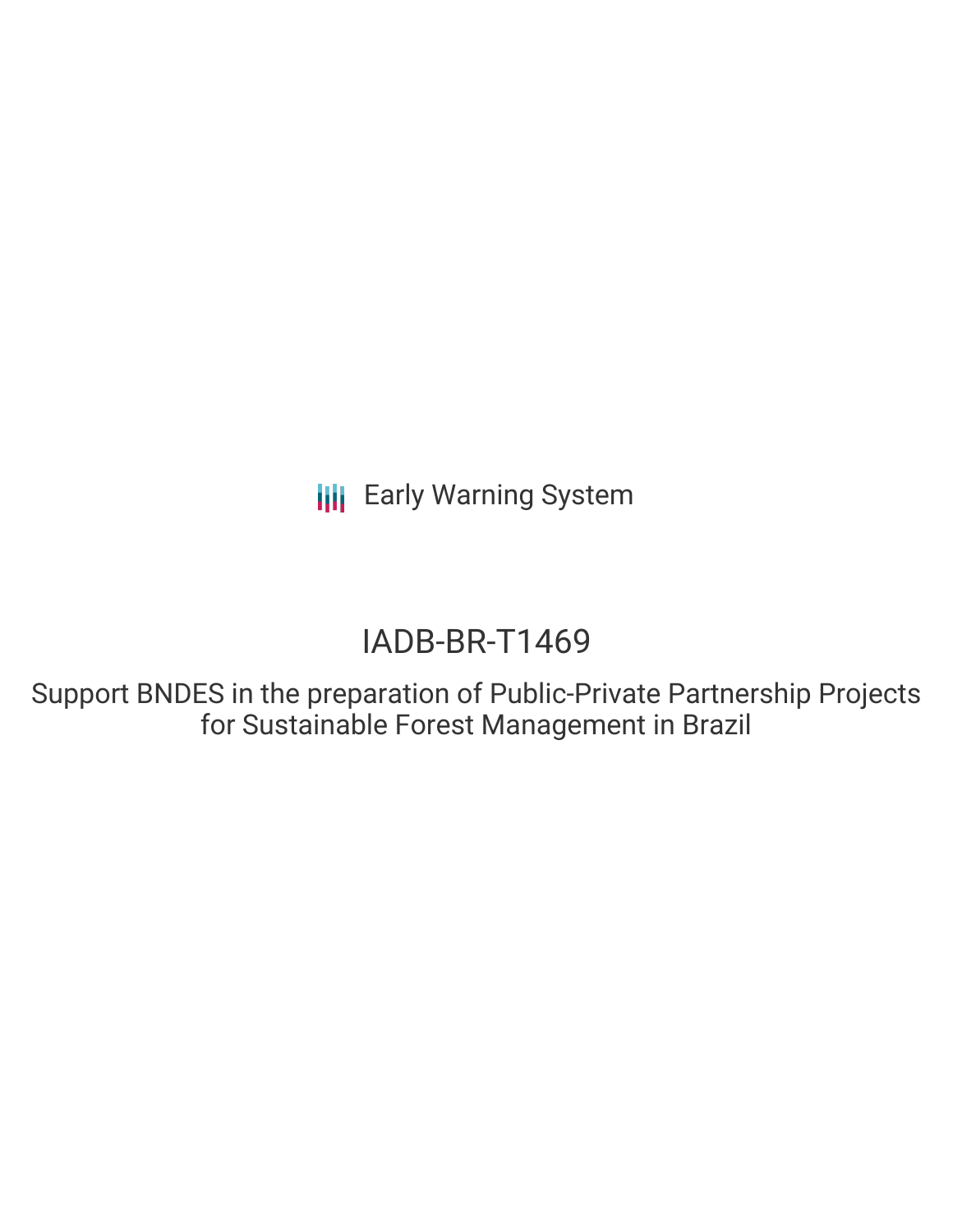

Support BNDES in the preparation of Public-Private Partnership Projects for Sustainable Forest Management in Brazil

### **Quick Facts**

| <b>Countries</b>                       | Brazil                                                                                                                              |  |  |  |  |  |
|----------------------------------------|-------------------------------------------------------------------------------------------------------------------------------------|--|--|--|--|--|
| <b>Financial Institutions</b>          | Inter-American Development Bank (IADB)                                                                                              |  |  |  |  |  |
| <b>Status</b>                          | Proposed                                                                                                                            |  |  |  |  |  |
| <b>Bank Risk Rating</b>                | С                                                                                                                                   |  |  |  |  |  |
| <b>Borrower</b>                        | Banco Nacional de Desenvolvimento Econômico e Social BNDES                                                                          |  |  |  |  |  |
| <b>Sectors</b>                         | Agriculture and Forestry, Climate and Environment, Industry and Trade, Infrastructure, Law and Government, Technical<br>Cooperation |  |  |  |  |  |
| <b>Potential Rights Impacts</b>        | <b>Healthy Environment</b>                                                                                                          |  |  |  |  |  |
| <b>Investment Type(s)</b>              | Grant                                                                                                                               |  |  |  |  |  |
| Investment Amount (USD)\$ 0.30 million |                                                                                                                                     |  |  |  |  |  |
| <b>Project Cost (USD)</b>              | $$0.60$ million                                                                                                                     |  |  |  |  |  |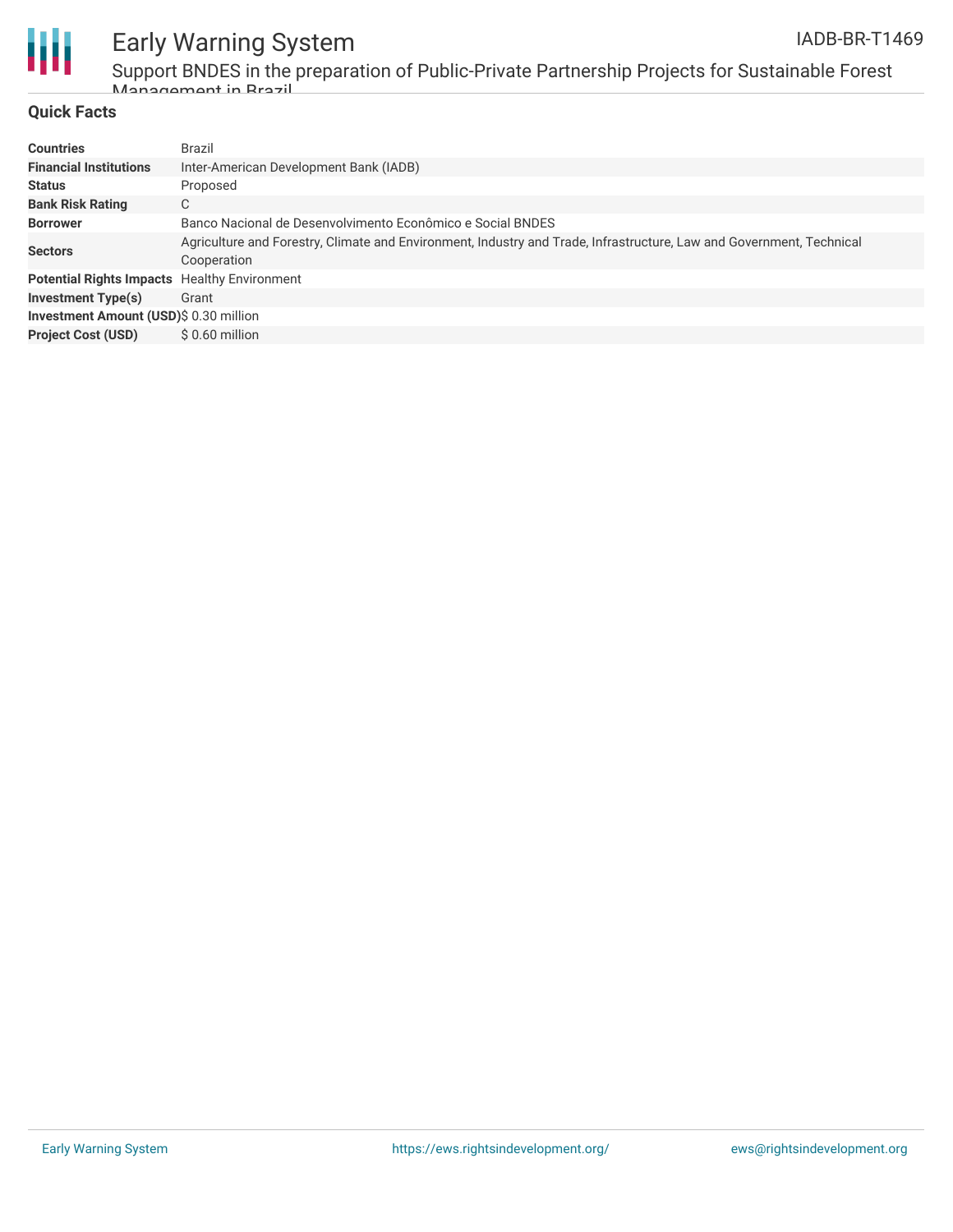

### **Project Description**

The objective of this TC is to promote a sustainable model of private participation in the management of national forests in Brazil, introducing higher standards of social and environmental protection and greater value for money and fiscal efficiency. This TC will finance i) technical, legal, financial and environmental feasibility studies; and ii) the structuring of sustainable forest concession projects.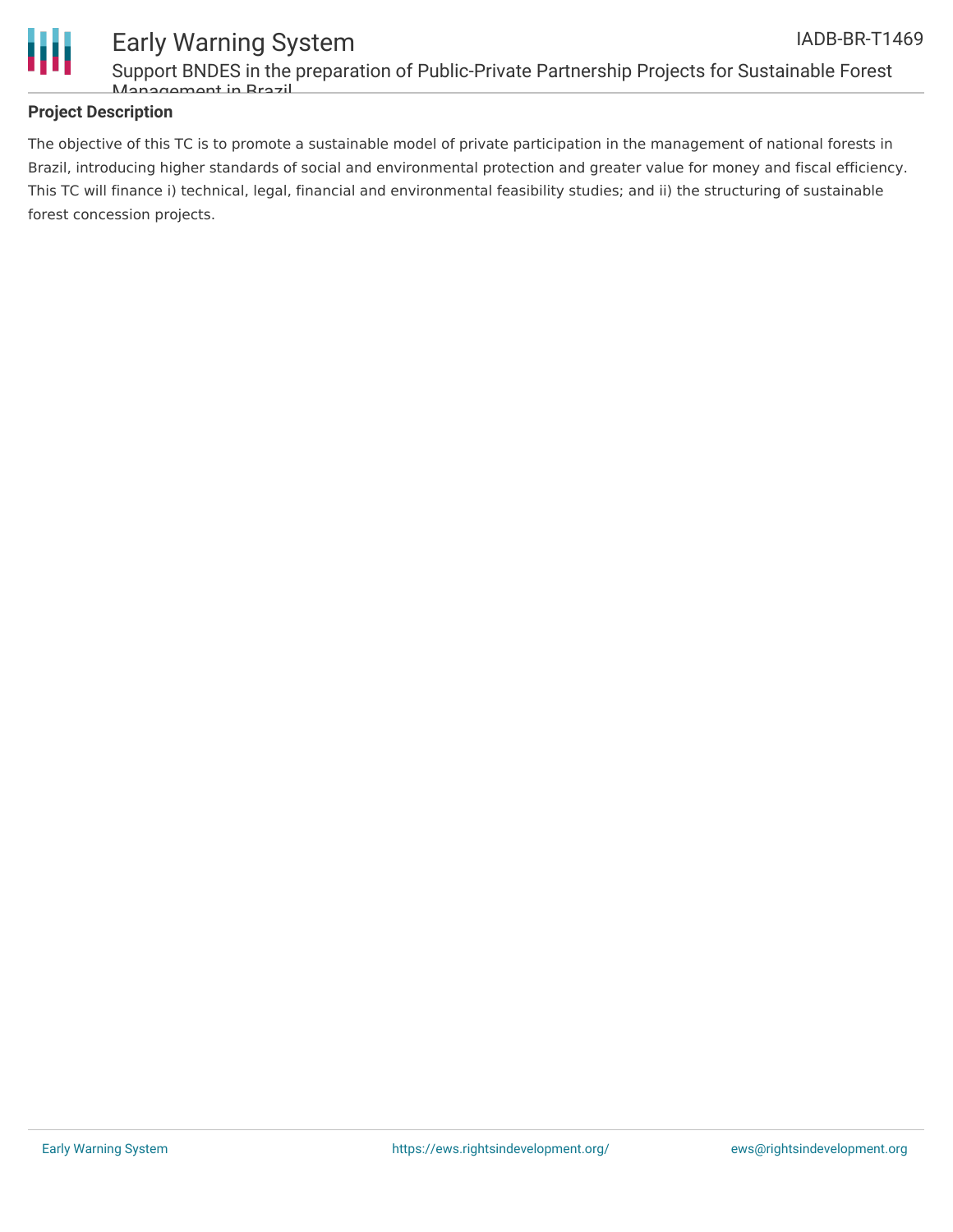

Support BNDES in the preparation of Public-Private Partnership Projects for Sustainable Forest Management in Brazil

#### **Investment Description**

• Inter-American Development Bank (IADB)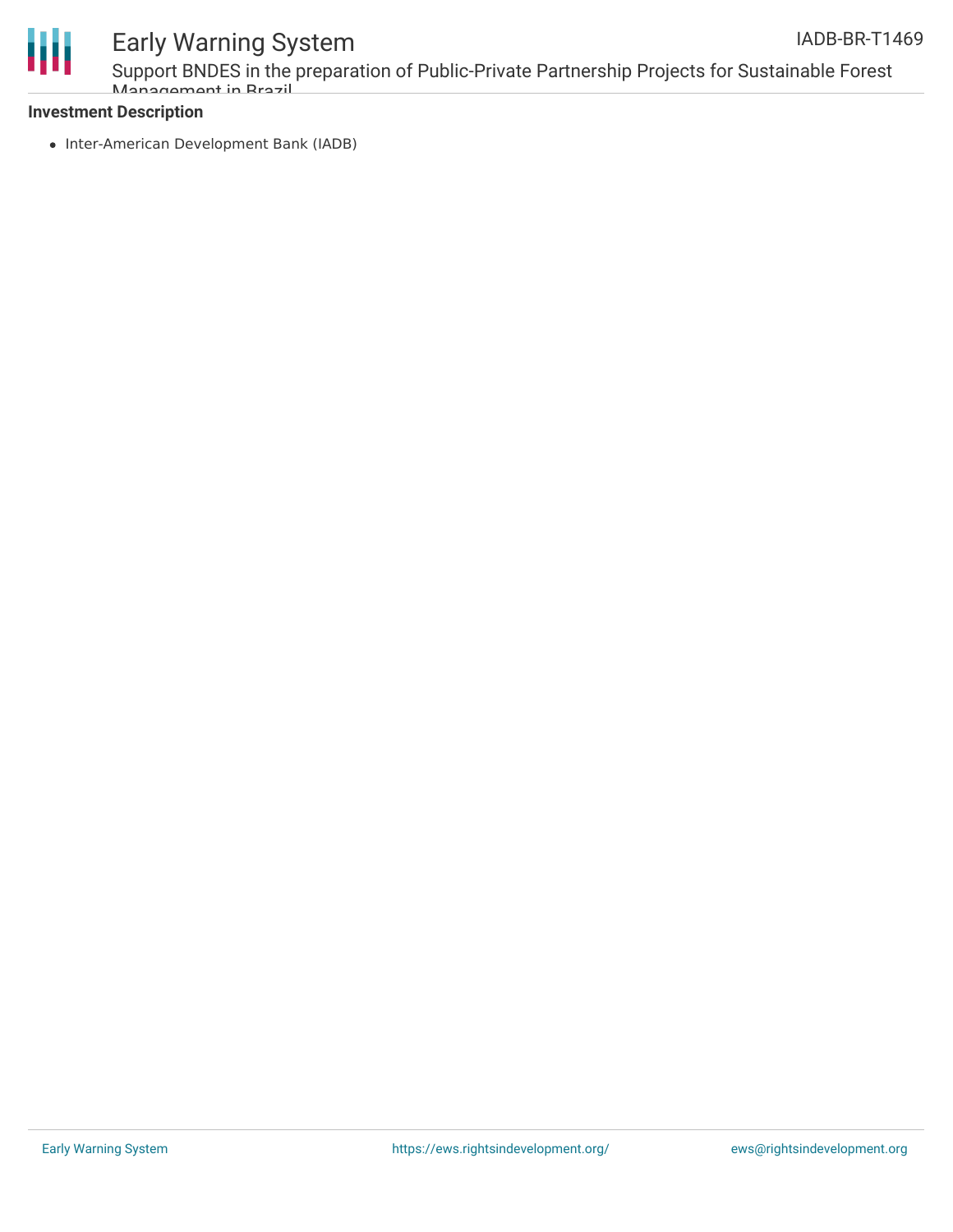



Support BNDES in the preparation of Public-Private Partnership Projects for Sustainable Forest Management in Brazil

| <b>Private Actor 1 1 Role</b> | <b>Private Actor</b> Private Actor<br>1 Sector |                          | <b>Relation</b> Private Actor 2                                  | <b>Private Actor</b> Private Actor<br>2 Role | 2 Sector |
|-------------------------------|------------------------------------------------|--------------------------|------------------------------------------------------------------|----------------------------------------------|----------|
|                               |                                                | $\overline{\phantom{a}}$ | Banco Nacional de Desenvolvimento Econômico e Social BNDES Buver |                                              | Finance  |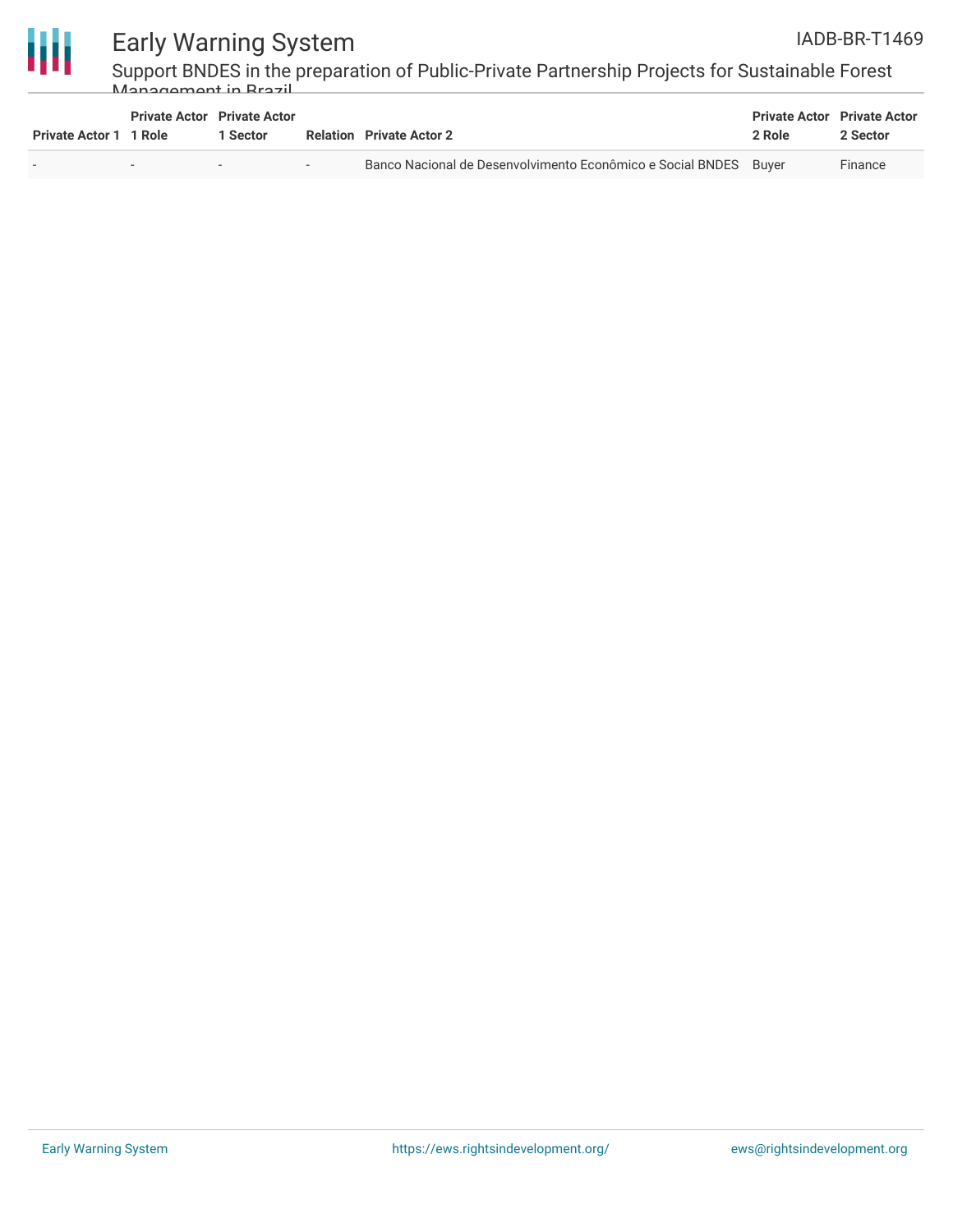

### **Contact Information**

#### ACCOUNTABILITY MECHANISM OF IADB

The Independent Consultation and Investigation Mechanism (MICI) is the independent complaint mechanism and fact-finding body for people who have been or are likely to be adversely affected by an Inter-American Development Bank (IDB) or Inter-American Investment Corporation (IIC)-funded project. If you submit a complaint to MICI, they may assist you in addressing the problems you raised through a dispute-resolution process with those implementing the project and/or through an investigation to assess whether the IDB or IIC is following its own policies for preventing or mitigating harm to people or the environment. You can submit a complaint by sending an email to MICI@iadb.org. You can learn more about the MICI and how to file a complaint at http://www.iadb.org/en/mici/mici,1752.html (in English) or http://www.iadb.org/es/mici/mici,1752.html (Spanish).